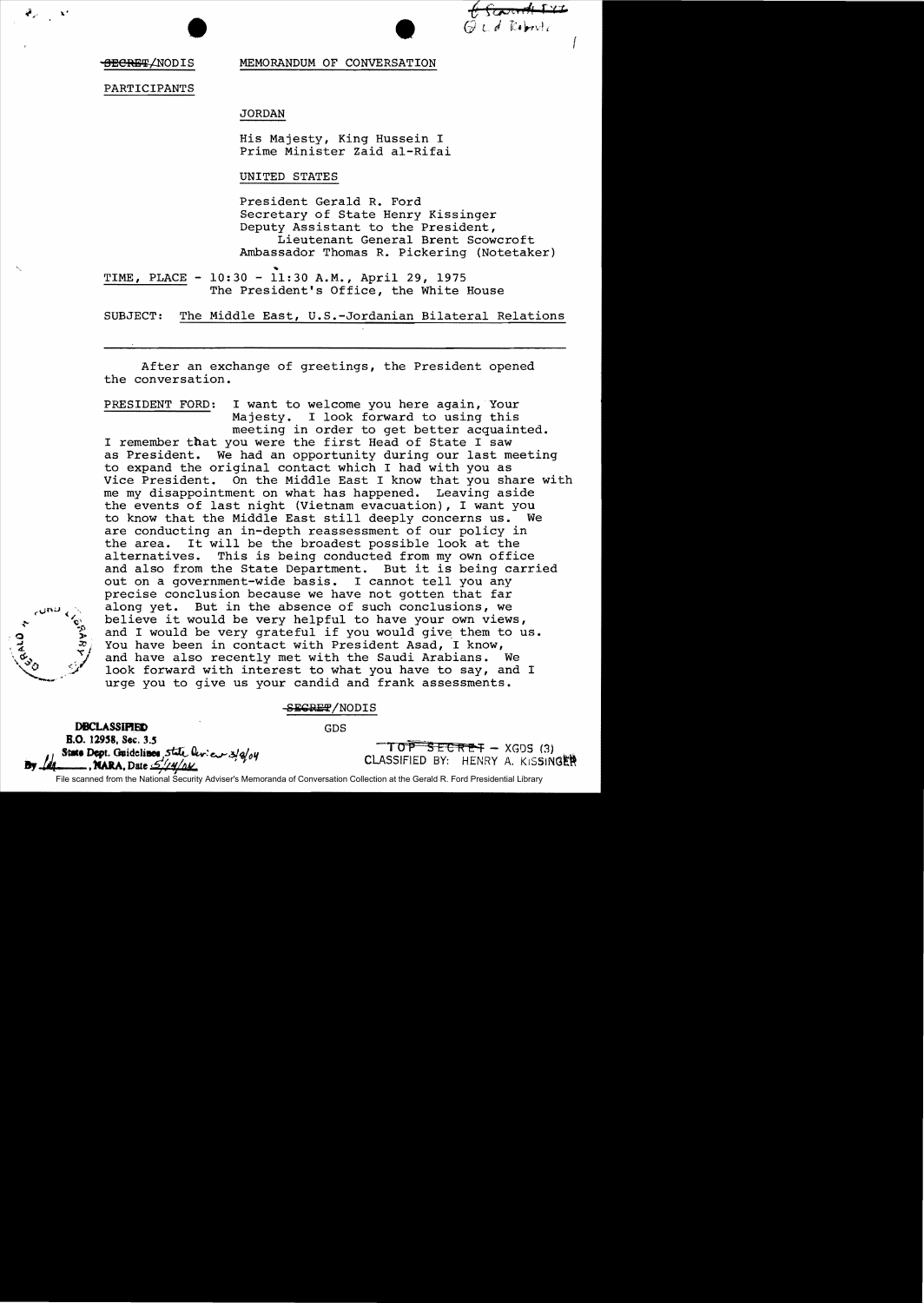**,. ,"I** 

#### $-2-$

KING HUSSEIN: I am very proud and happy to be here again, Mr. President. We have had a long history of close relations. I am very proud of the relationship we have been able to develop with the United States over the years. That relationship requires that I speak very frankly with you.

We are very concerned about events in the area. Conditions are still deteriorating after the recent developments surrounding the Secretary's trip. From the Arab point of view it is a question of territory or peace. The combination for the Israelis of territory and peace is an impossibility.

Going back in time, after the October War, we saw some very encouraging work and forward movement in the area. Arab leadership before that time had been<br>dominated by extremists. Since that time they ha Since that time they have been able to revert to moderation. They have committed themselves to work for the establishment of a just and durable peace. But we were not very happy regarding the deterioration which has taken place. The Arab leaders and people are losing hope, and I find the situation very, very alarming. We may now be facing our last chance to make progress for the area and the world. There are many of us moderate leaders in the Arab world who are not likely to last very long if we fail this time in making progress. Also if we fail it means that war becomes inevitable. We believe we have done everything possible as far as Jordan is concerned to meet Israel halfway on the path of peace. For Jordan, unfortunately, this effort has been marked by a string of lost opportunities. More recently Egypt has had to face the same sad result.

President Sadat, we believe, faces great difficulties with his people and with his army, and these are compounded by economic problems. Because of the heavy military burden he carries, there is a lack of ability to divert Egypt's energies to reconstruction and rebuilding from the war and to meet the needs of the people.

We are all very admiring of the results of the work which Dr. Kissinger has accomplished, and all of the Arab leaders share in admiration and respect for him.

~gRB'!'-/NODIS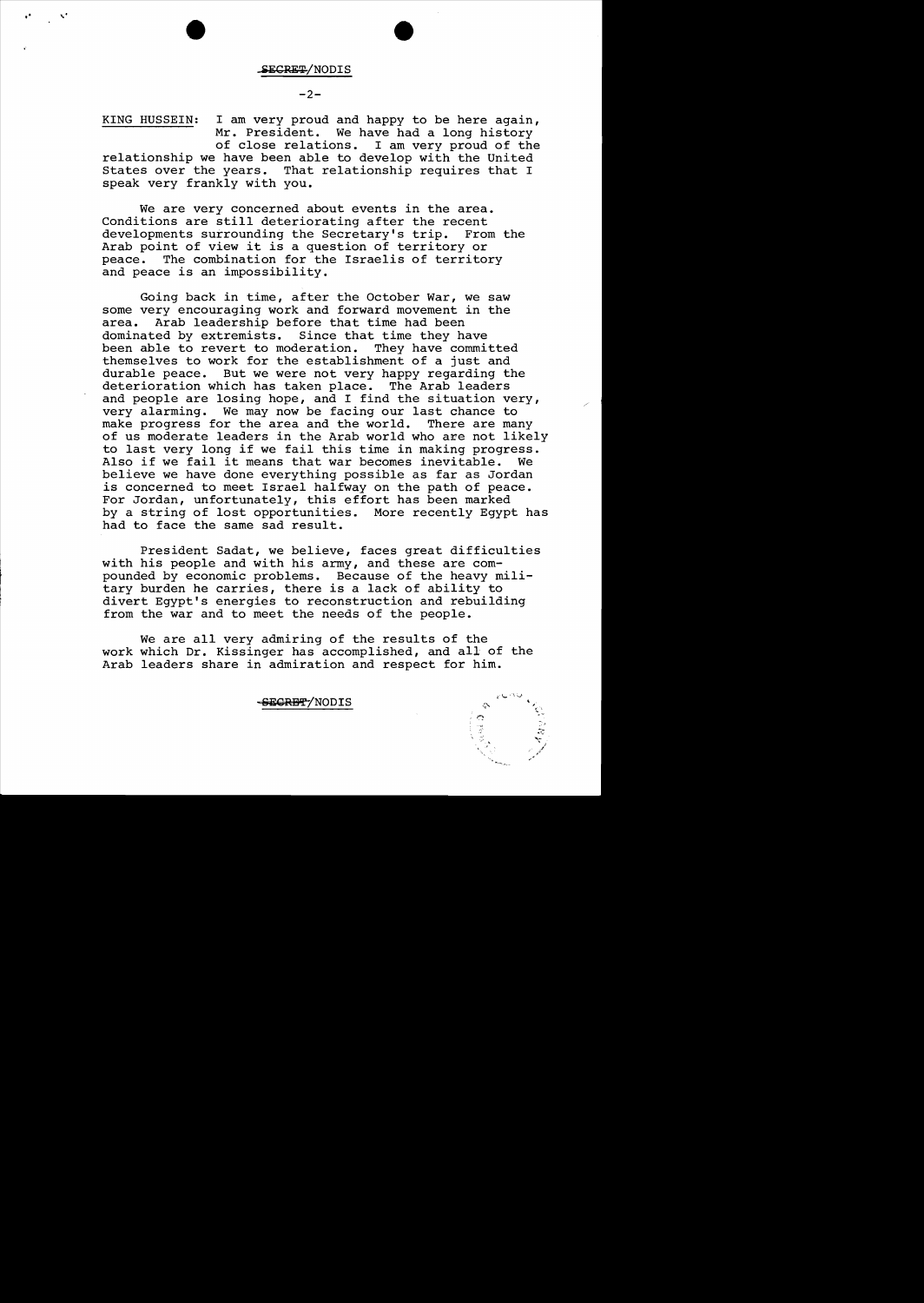#### SEGRET/NODIS

## $-3-$

SECRETARY KISSINGER: Don't say that to the Congress.

PRESIDENT FORD: I know the responsible members of the Congress agree with me and support the Secretary. However, the problem in these questions is with the Congress and not with the Secretary.

KING HUSSEIN: The last time we met in Amman we pleaded with the Secretary to do all he possibly could to bring about another step.

SECRETARY KISSINGER: Mr. President, I asked King Hussein at that time how much effort we should put forward in order to achieve another<br>e continue to do out utmost. He step. He urged that we continue to do out utmost. made it clear that there would be drastic results for the moderate Arabs allover the Middle East if we were not to succeed.

PRESIDENT FORD: We all recognize the Secretary made a maximum effort last time. You know I have publicly expressed my disappointment about the Israeli inflexibility and the lack of results in our last effort. I indicated that as a consequence our general reassessment was taking place.

KING HUSSEIN: It seems now that Israel is more interested in territory than in peace. We do not believe that the reason for Israeli inflexibility was the often-talked about weakness in the Israeli Government. The Israelis are masters at long-range planning. We conclude from their actions that their plan is to secure the area. They have been able to obtain and build up great military strength superior to what they have ever had before. But with all that military strength, they cannot guaranty a peace in the area. Continuing the situation of no war and no peace does not help either.

We cannot tolerate failure in the area. Jerusalem will continue to be occupied and the Israelis will continue to create facts by further building. The occupied territories will also be changed further with settlements<br>erupting all over the West Bank, Golan and Sinai, In erupting all over the West Bank, Golan and Sinai. our view further failure must be equated with an eruption of war. The weapons are there to create this sort of

### ..sECRET/NODIS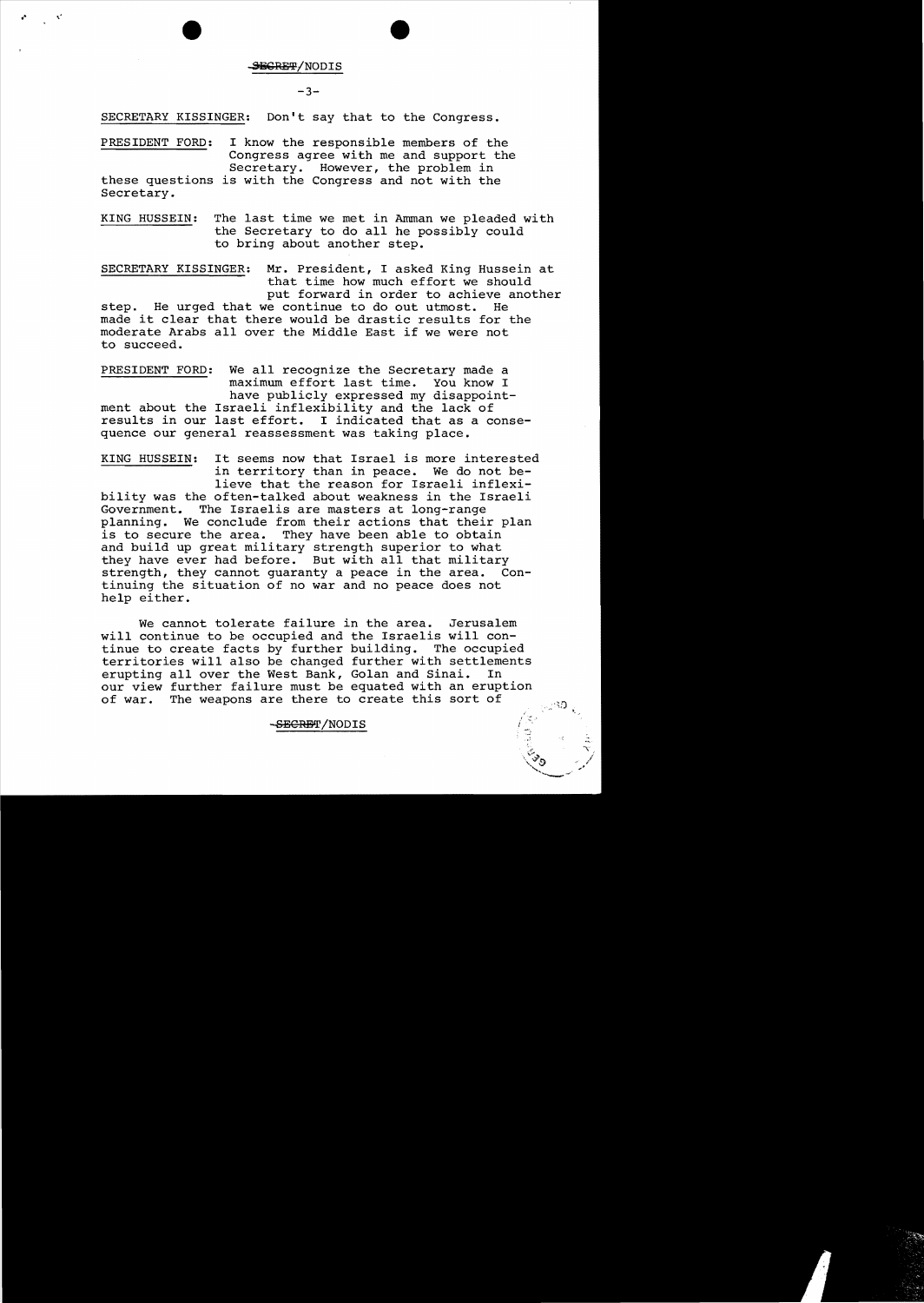SECRET/NODIS

#### $-4-$

catastrophe. And more important will be the fact that failure must be equated to a loss of hope.

Over the long term as we compare our numbers and resources to theirs we can see no other reason for the emphasis on building a military machine of such proportions unless they want to use it. If war is the only way, sooner or later it will inevitably involve us. All the Arabs are still interested in moving toward peace, but hope is fast disappearing. We wonder, frankly, Sir, whether the failure on a small area in Egypt means that nothing more can possibly be accomplished elsewhere in the West Bank, with the Palestinians, or on the Golan. Our answer, given the present situation, must be negative.

We must also consider where we go from here. As for Jordan, I am really worried for the first time about the possibility of a further loss of Jordanian territory. Israel might want additional territory and we are a possible target. For example, if the Israelis would like to bargain Jerusalem against other holy places, we are in a direct path to Medina and Mecca. We are also on the road to the oil fields. I must be able to meet my realistic defense requirements; I must have adequate weapons, especially air defense. I will need them as soon as possible. I am under real pressure from my own people. I do not know what I can do.

I know you have had similar views from President Sadat on events in the area. In Saudi Arabia it was certainly the desire of King Khalid to continue the very best relations with the United States. We are all appealing to you to do all possible to keep talks going and to avoid rapid deterioration in the situation.

In Saudi Arabia conditions are much better than I had thought they would be. We all suffered a loss with Faisal's death and the disappearance of the last of the first generation of Arab Kings. Khalid recognizes his limitations and has delegated much of the responsibility<br>to Prince Fahd and the others around him. They seem to to Prince Fahd and the others around him. be closely cooperating with each other and determined to meet the desires in their country for peace and progress. I am more optimistic about Saudi Arabia.

.,.

## SBCRET/NODIS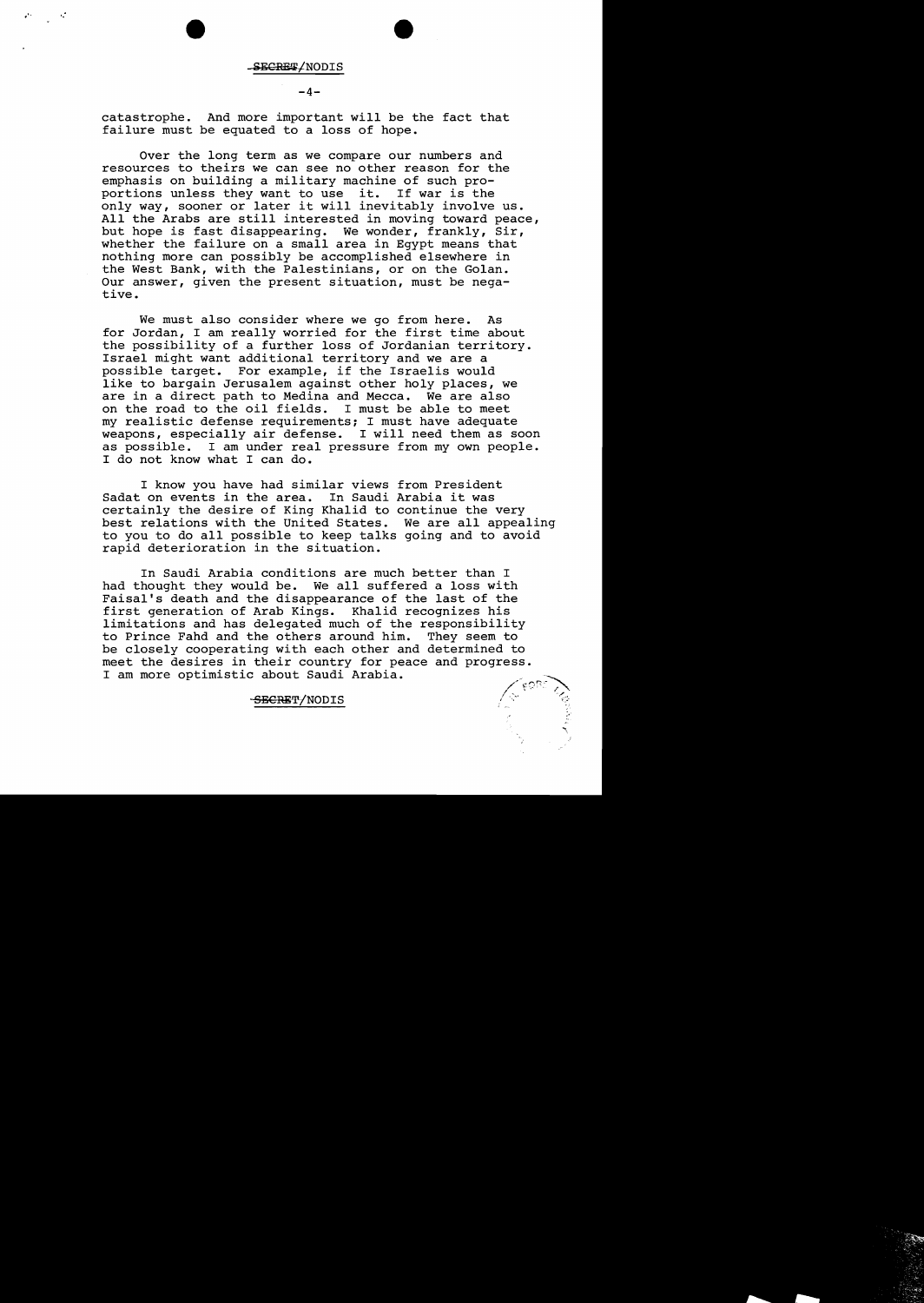**SBCRET (NODIS** 

## $-5-$

Prince Fahd asked me to convey one thought directly<br>to you. He is still deeply concerned about reactions He is still deeply concerned about reactions in his country to any statements about possible U. S. intervention regarding the Saudi oil fields. There was an extensive and severe public reaction to this, and he asks if you can do everything possible to hold the publicizing of these statements down.

PRESIDENT FORD: I don't think there have been any statements recently since the one made some time ago.

SECRETARY KISSINGER: Prince Fahd is very sensitive on this issue. In March there was an article in Harper's magazine by someone labeled as a defense analyst from a think<br>tank. The article was written under a pseudonym and The article was written under a pseudonym and presented the arguments for taking over the oil fields. It caused a severe reaction in Saudi Arabia.

KING HUSSEIN: As for Syria, I have seen Asad recently twice. He seems really dazed about what might happen next. On the one hand he anticipated a possible advance as a result of the Secretary's recent trip. But on the other hand they do not know quite what to do about things; they are not perfectly clear about how to handle the present situation.

We believe that Syria is a possible target for Israeli<br>attack. In that event we believe the Israelis would use In that event we believe the Israelis would use both flanks to overwhelm rapidly the Syrians. One of those flanks is composed of Jordanian territory. We do not exclude the fact that we may be a target as well.

The Iraqis, as you know, have resolved their dispute with Iran. There continues to be a small crisis between Iraq and Syria over the Euphrates water. Hopefully that can be settled. But there continue to exist very many questions over the future role of the Iraqis in the area.

Considering Geneva we have to look at the question of do we go there, and if so what happens. We are deeply concerned that failure in Geneva will be tantamount to bringhg on a war. At Geneva we believe the Palestinians have to participate and that all Arabs feel this way.

## SECRET/NODIS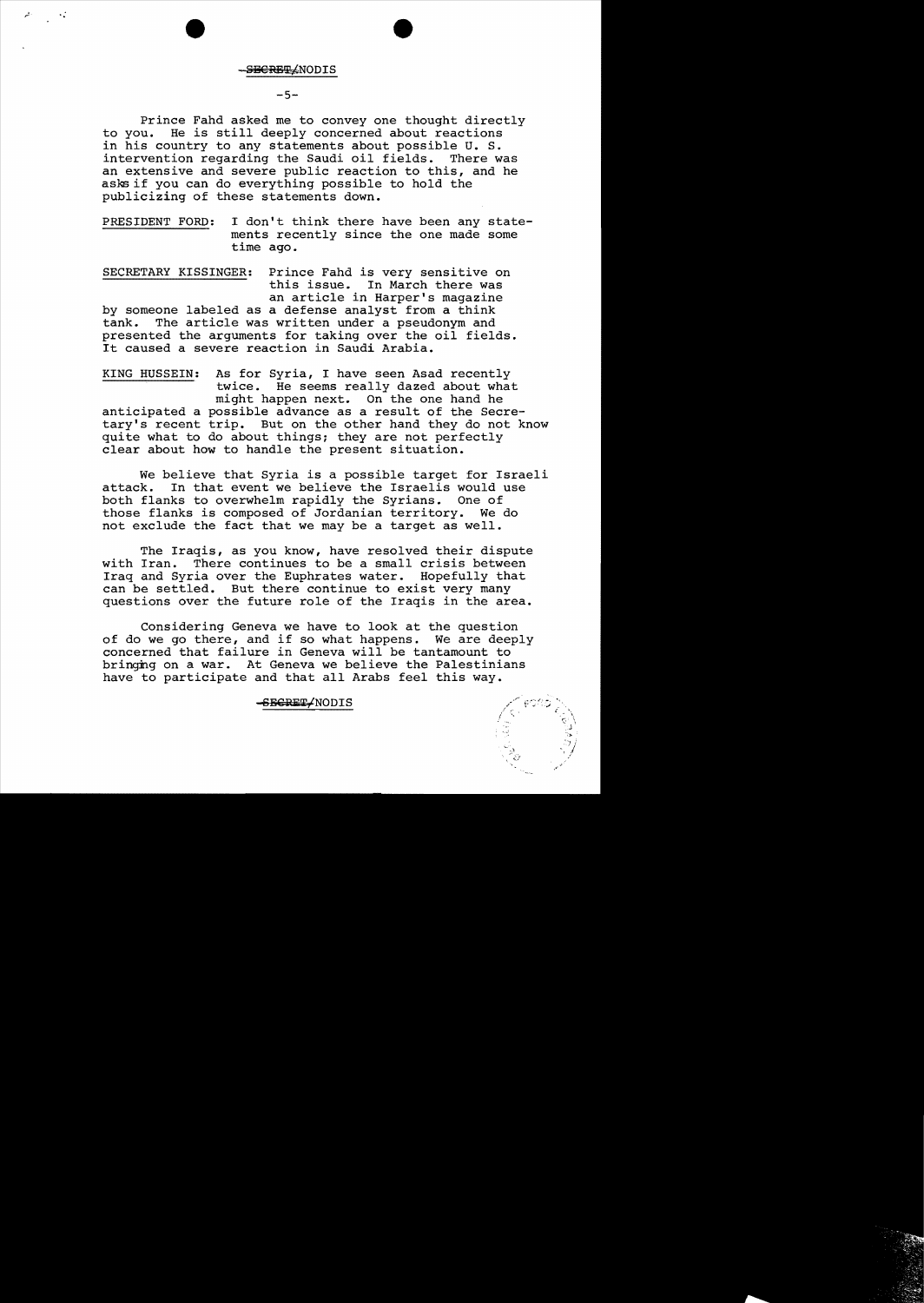~.

## $-6-$

There is also the question of whether attempts should be made to go to the United Nations or to the Security<br>Council to seek a new mandate for Geneva. It would make Council to seek a new mandate for Geneva. it more possible then to move comfortably to Geneva and<br>provide a possible solution to what we do next. Also provide a possible solution to what we do next. some limitation on the participants at Geneva might well affect the chances for failure. However, we cannot have the U. S. put into a position where it can no longer play the central role which it now does in the Middle East.

PRESIDENT FORD: While we have made no decision as to what we will do and you should be sure that in going ahead none of our views are pre-determined, there are a number of things which I can say to you.

First, as I made clear in my State of the World speech April 10, the U. S. is firmly committed not to allow stagnation or stalemate to take hold. We were all badly disappointed at what happened on the Secretary's last trip when we made a maximum effort. But I can assure you that we are committed not to permit drift or stagnation or stalemate in the Middle East.

While we are still thinking through whether and how to go to Geneva, we believe that it is mandatory that we make progress toward peace. The Israelis will have to play their role. We believe there can be no move<br>toward military activity by them. I have said the same toward military activity by them. thing to them as I am saying to you and the others in<br>the area. There must be no military action also by There must be no military action also by the Arabs. Military conflict now will destroy any possibility of constructive action by our joint efforts.

Also,as I noted in my CBS interview with Eric Severeid and some others, as we see it there are probably three possible ways of proceeding. First, we could attempt to resume the presently suspended negotiating effort on an interim step. As we go along this seems less and less promising. Secondly, we could try for a broad or total settlement, and we are exploring<br>this possibility as we reassess our position. Third, this possibility as we reassess our position. under the umbrella of a broad settlement, interim negotiations and agreements could be reached in an effort to try to implement that concept.

SECRET/NODIS

 $\sim$  $\frac{5}{5}$  ]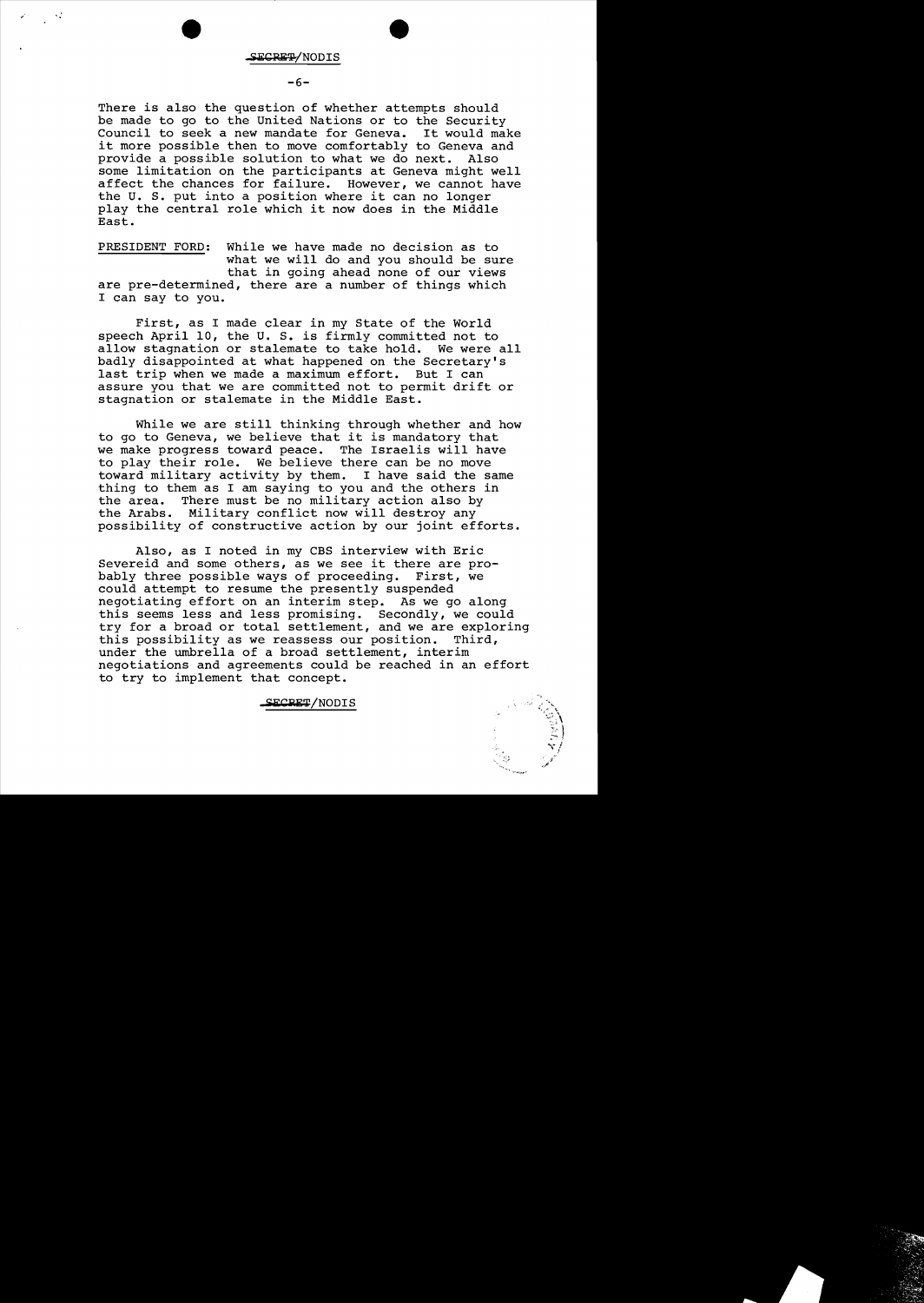#### <del>ECRET/</del>NODIS

"

 $-7-$ 

These are the three basic options which we all face in the area. But I can assure you that any return to military conflict--through Israeli pre-emption or Arab attack--wi11 be very disruptive of what has to be done.

KING HUSSEIN: Unfortunately, there is no guaranty that military action will not take place.

PRESIDENT FORD: I agree, something like that might happen. But it will destroy our role if it does.

KING HUSSEIN: Also, if there is no progress toward peace, those who have been moderate may not be in the area for very much longer. I sincerely believe this is so. I am only one of them. But should war come, we may not have the same faces continuing on in the Arab world and there would be new faces; they would be much less moderate.

There is the same danger in a continuing state of no war, no peace. We are frankly afraid of the possibility that the Israelis will attack. They are very strong and their preparations are obvious to us. The U. S. has supplied the Israelis with extensive military equipment. The argument has always been used that this is a means of providing for leverage. Now that situation reflects on both the United States and on the rest of the world in the efforts toward seeking peace. It is really not our place, Sir, to interfere in an internal issue like your military supply relationship with the Israelis, but on the other side the danger appears to be great. We must meet our own deficiencies in military equipment as soon as possible and this particular plea relates to our need for air defense.

PRESIDENT FORD: We are very cognizant of and sympathetic toward your military needs. As you know, last year we asked the Congress for \$100 million grant aid and \$30 million in military sales credits as well as some \$70 to \$80 million in economic aid for you. Congress, I firmly believe, has been very short-sighted in its reaction to our request. As you know, the full total of our aid request was cut very heavily by the Congress. I am convinced that it was not aimed by t I am convinced that it was not aimed by the Congress at Jordan. I want to assure you we very much

**CBECRET/NODIS**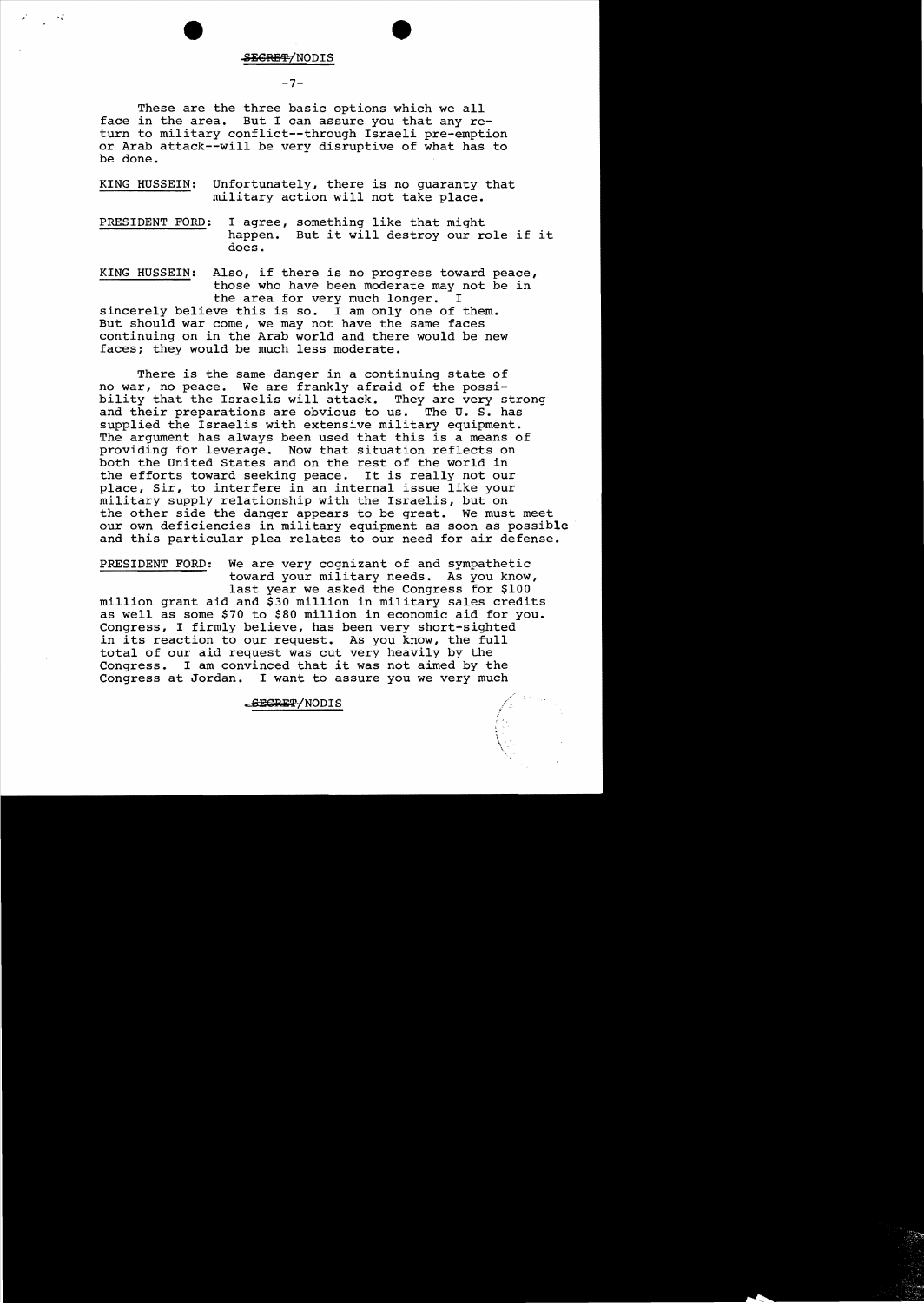#### SECRET/NODIS

#### **-8**

understand your problems and want to be as cooperative as possible. I will be following this up with you tonight on some of the details, or quite possibly you will be having lunch with the Secretary, and he can work with you on it.

As for our budget for next year--the President's requests--we are asking again for \$100 million in grant aid and \$30 million in military sales money and roughly \$80 million in economic aid. This is an indication of the President's commitment to Jordan. We must however the President's commitment to Jordan. convince Congress that they should not be as short-sighted<br>in the next year as they are in the present. I know that in the next year as they are in the present. you will be meeting over the next few days members of the Congress. We hope that you will point out to them as you have to us the volatility of the situation in the Middle East. I hope you can stress to them the great need for the United States to be firm and equitable in our arms and aid programs. We must help to keep a balance in the Middle East until we can get the peace and territorial settlement. The Congress clearly respects you for your background and for your moderate approach.

KING HUSSEIN: Thank you, Mr. President.

SECRETARY KISSINGER: There is one point on which His Majesty can be of great help. I hope he will stres with the Congress, as he did for us, what will happen to the moderate leaders, particularly Sadat, if no further forward movement is possible. The Israelis are in the middle of a massive campaign selling Sadat as a radical. I know His Majesty views Sadat as a moderate who badly wants progress.

KING HUSSEIN: Yes, I had already planned to do that.

SECRETARY KISSINGER: (continuing) Otherwise all of the leaders wlll sllde in the direction of the Syrians and the Iraqis and it will have enormous consequences.

PRESIDENT FORD: Your Majesty should keep on saying what you believe; that if no progress is made war is inevitable. If October of 1973 is repeated, there will be an oil embargo and a world<br>energy crisis with worldwide repercussions. Congress energy crisis with worldwide repercussions. should see these issues. They have great respect for your views.

SECRETY NODIS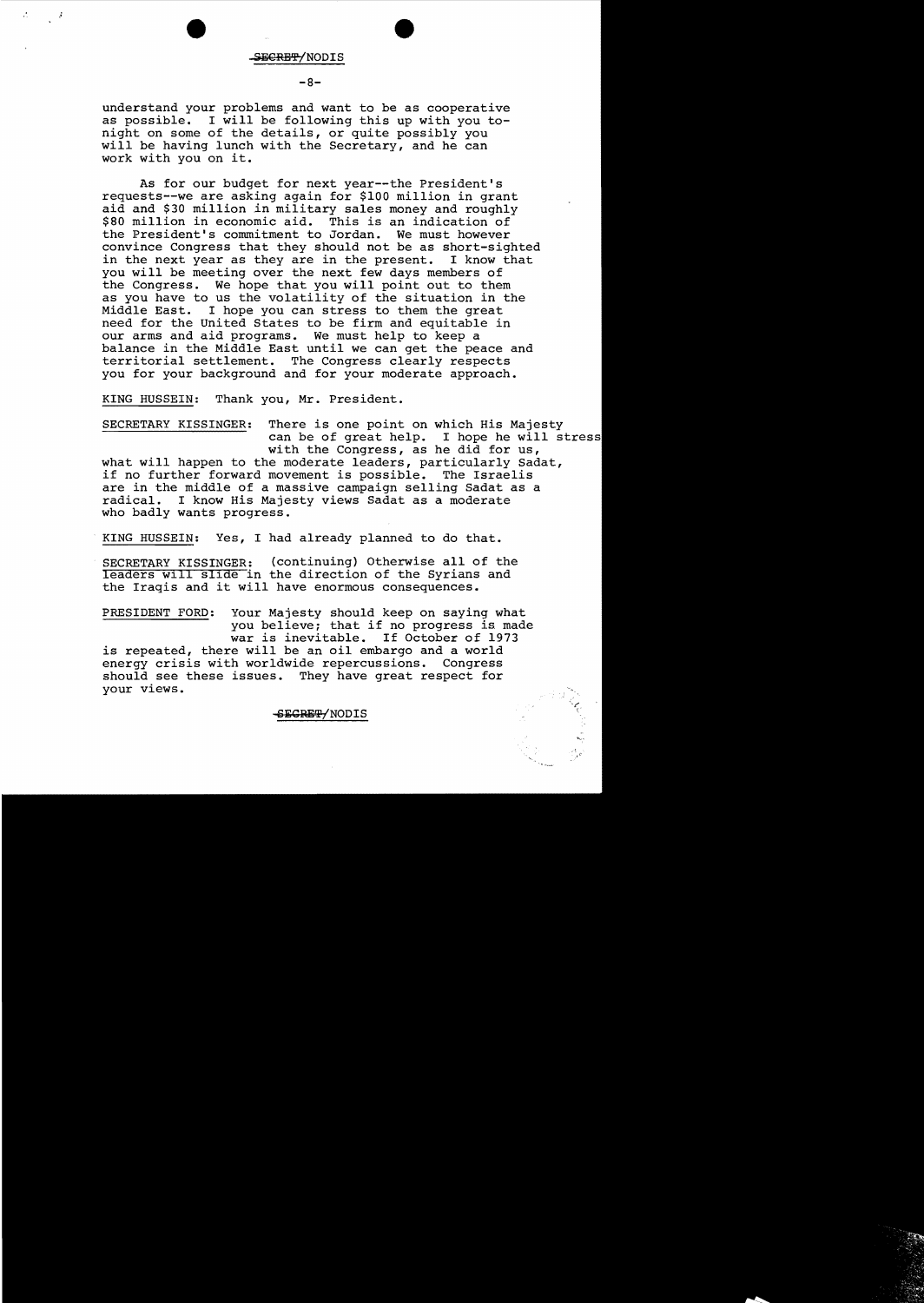SBORET/NODIS

 $-9-$ 

KING HUSSEIN: We will make these points to them. On arms, as you know, we are now completing a several years' program of assistance. My first priority is now to meet all of our requirements on air defense. I believe I can get financial help from Saudi Arabia to meet these needs, but I must have the weapons soon--not three or four years from now.

PRESIDENT FORD: I know you are referring to Redeye, Vulcan, and Hawk. You should know that we want to be as constructive as we

possibly can. I want to talk some more with the Secretary on what additionally we can do. There is deep concern on air defense which we know is vitally important to you now. Given the greater speed and sophistication of military aircraft today, you must be able to respond to air attack. We will be as forthcoming as we possibly can. Hawk is currently being upgraded and we do not have all of these that we want in our own forces. do want your people to do the training on Hawk, and we would like to begin this as quickly as we possibly can, whatever the answers are on the issues of the numbers and how soon we can provide the weapons. The Secretary is now working on our best appraisal of what we can do. These systems are vitally important to our own defense and are not fully available to our own forces. We want to talk to you about the details, perhaps tonight or tomorrow with the Secretary.

SECRETARY KISSINGER: We understand you want three Hawk batteries and we are working on that question now.

KING HUSSEIN: We want 14 total.

PRESIDENT FORD: On the Vulcan we gather you want some number of battalions now; is two of the four total battalions right?

PRIME MINISTER RIFAI: Yes, that is what we would like.

PRESIDENT FORD: 270 Redeye missiles seem to be less of a problem and we will provide those.

SBERET/NODIS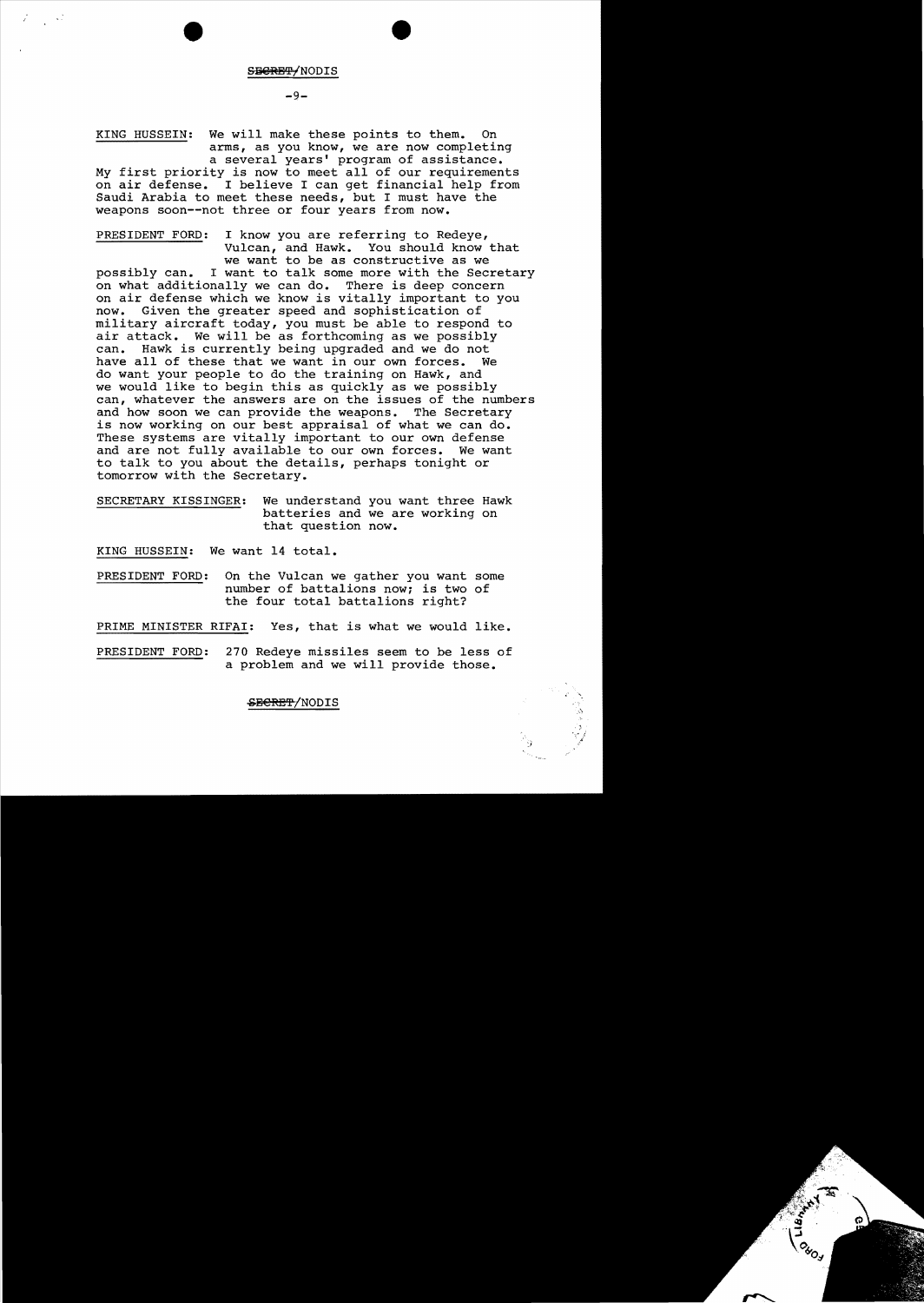#### **SECRET/NODIS**

•

## $-10-$

KING HUSSEIN: 1973 really exploded on us, and we had a feeling after it was allover that it led to something better. But we feel that no good could come of another conflict right now.

SECRETARY KISSINGER: I take it you very much fear attack by the Israelis.

PRESIDENT FORD: Imminently?

- 97

KING HUSSEIN: No, but it could come.

PRESIDENT FORD: I take it you do not anticipate a frontal attack.

KING HUSSEIN: Even if Syria is a target, we believe the Israelis would try to move around the flanks. We also need to keep in mind that there has been a significant qualitative change in the weapons available to Syria and Iraq, and we need to improve our capability for the future.

- PRESIDENT FORD: I take it that your economy continues to improve, that your phosphate income will increase.
- KING HUSSEIN: Yes, exports are going ahead and the rail-<br>road to Agaba is nearly complete. The road to Aqaba is nearly complete. future looks quite good in this respect.

PRESIDENT FORD: This is encouraging.

KING HUSSEIN: On Oman, as you know, I recently went there for a visit. We were approached by the Omanis for help with the rebellion in Dhofar. Also, there seems to be some increasing pressure on South Yemen to call off its support of the rebels. But the urgent point is the way the British friends seem to be conducting their operations there. I want to say very frankly to you, Sir, that they have left many parts of the world and they will have to leave Oman, but we believe that they should do so in the best possible way.

PRESIDENT FORD: Has their help been less than it should be?

#### SECREP/NODIS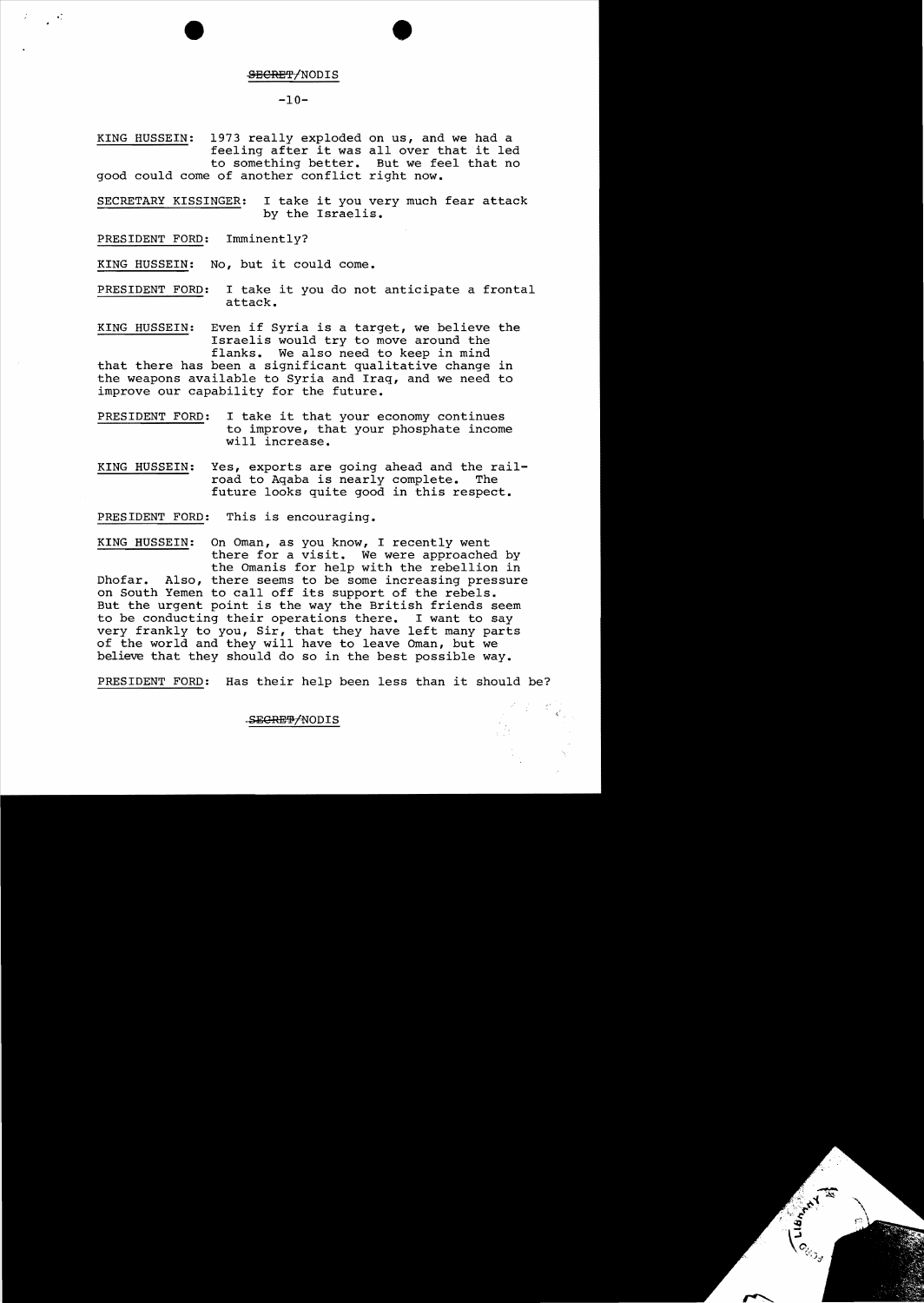-<del>SECRET</del>/NODIS

#### $-11-$

KING HUSSEIN: That seems to be exactly the case. It is exploitative, and perhaps even malevolent.

SECRETARY KISSINGER: The British are in Oman in their<br>last colonial war. They seem to last colonial war. want to perpetuate their presence while at the same time taking no risks with the loss of life. It is not a very effective way of pursuing the It is not a very effective way of pursuing the job.

KING HUSSEIN: Even more than that, we have good reason to believe that some of the British mercenaries have tended to create incidents they have become the rebels themselves in the sense that they harass our forces.

SECRETARY KISSINGER: Really, I had not heard that.

PRESIDENT FORD: What progress are you making now?

KING HUSSEIN: It is a very funny war. In the area in which our soldiers are moving there are probably only ten to fifteen insurgents they are more like bandits.

PRESIDENT FORD: When we talked with the Sultan, he seemed to be satisfied that progress was being made.

KING HUSSEIN: Saudi Arabia, too, believes that there must be as much support as possible for Oman. On the difficulties with the British, the Sultan faces some important choices. If they continue on, he may well have to ask them to leave, or his own people--his own officers who see all this going on-

might move against him.

,,'

PRESIDENT FORD: We are very sympathetic to the Sultan and with his problems, though I understand that you hope to discuss this in your meetings with the British.

KING HUSSEIN: Yes, very much so. We have told them fully of our feelings. The problem in the area is very simple, we seem to have been misled<br>by the British. They are getting enormous sums of money They are getting enormous sums of money from the Omanis which seems to have seriously affected their financial situation.

#### SEGRET/NODIS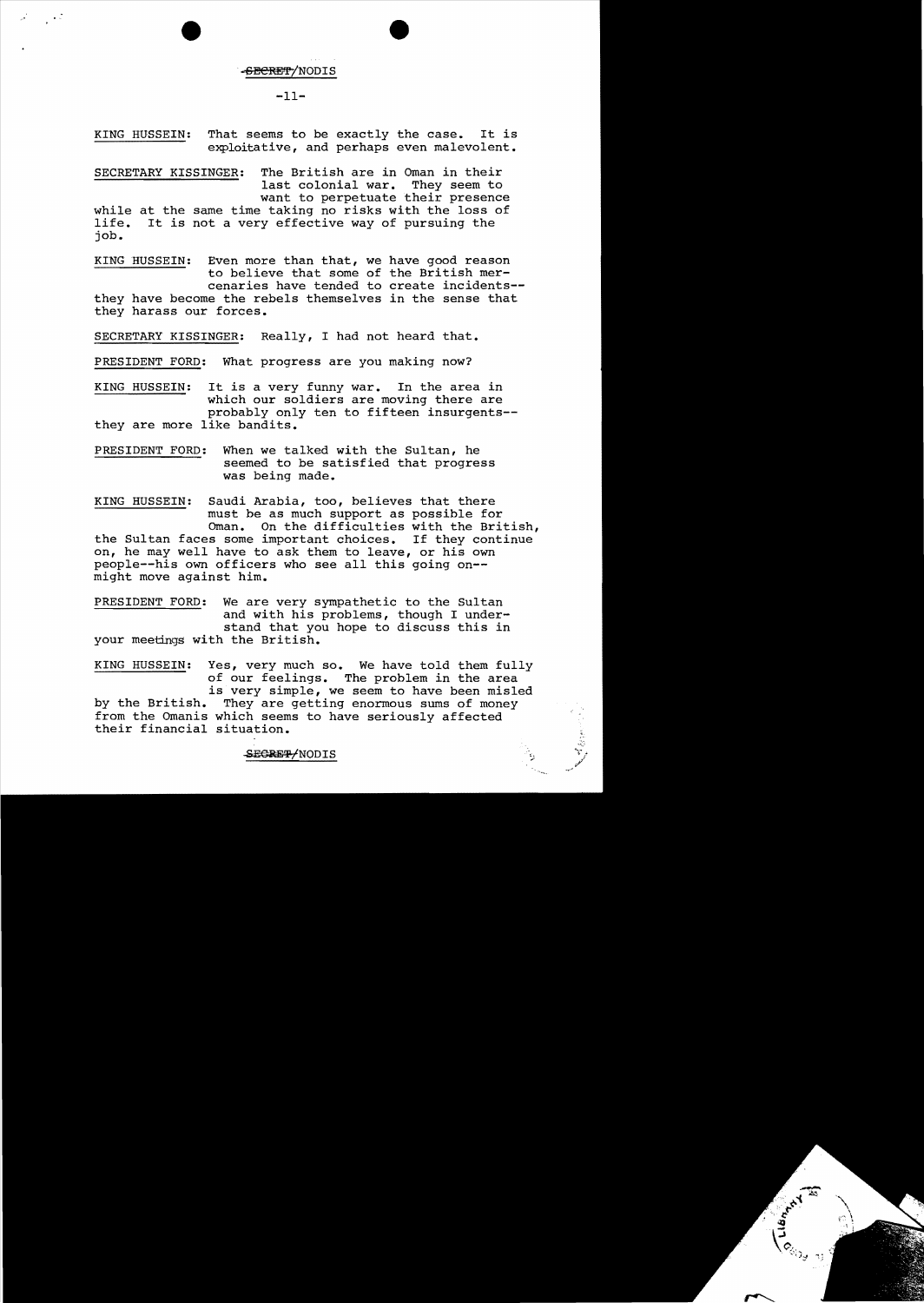#### S<del>ECRET</del>7NODIS

## $- 12 -$

SECRETARY KISSINGER: How much do the British get from them?

KING HUSSEIN: They have an annual revenue of about one billion, 200 million. Right now they need \$80 million to carry them over. Their defense budget has just risen to  $\overline{L}$ <br>180,000,000. That is over \$500 million. That is three That is over \$500 million. times our own defense budget for a force of 5,000 men. Prices are escalating and the Omanis are in difficult shape. It is a very sad situation. It is a very sad situation.

PRESIDENT FORD: And it is also not the way for the British to solve their domestic economic problems.

KING HUSSEIN: We will tell all this to the British when we see them.

SECRETARY KISSINGER: May we tell all of this to the British? They will be coming here May 7-8.

KING HUSSEIN: Yes, we would be very pleased if you would. I will be seeing President Sadat in Jordan immediately on my return on May 15. Is immediately on my return on May 15. there anything I can tell him from you here?

PRESIDENT FORD: I would be grateful if you would assure him that we are indebted to him for the efforts that he has made. We feel that he has been very forthcoming in the negotiations. We want to keep a very close relationship with him. We are determined that there will be no stagnation or stalemate in our efforts in the Middle East. We want to continue with him and others in the area to do our best to avoid the war which you and our other friends feel is so difficult.

KING HUSSEIN: There is another fear that people have. They are concerned that the forces that seem to be pushing up in Southest Asia might raise pressures for a very harmful reaction in Yes, I am worried about the possibility of an over-correction in the direction of the Israelis.

## SEGRET/NODIS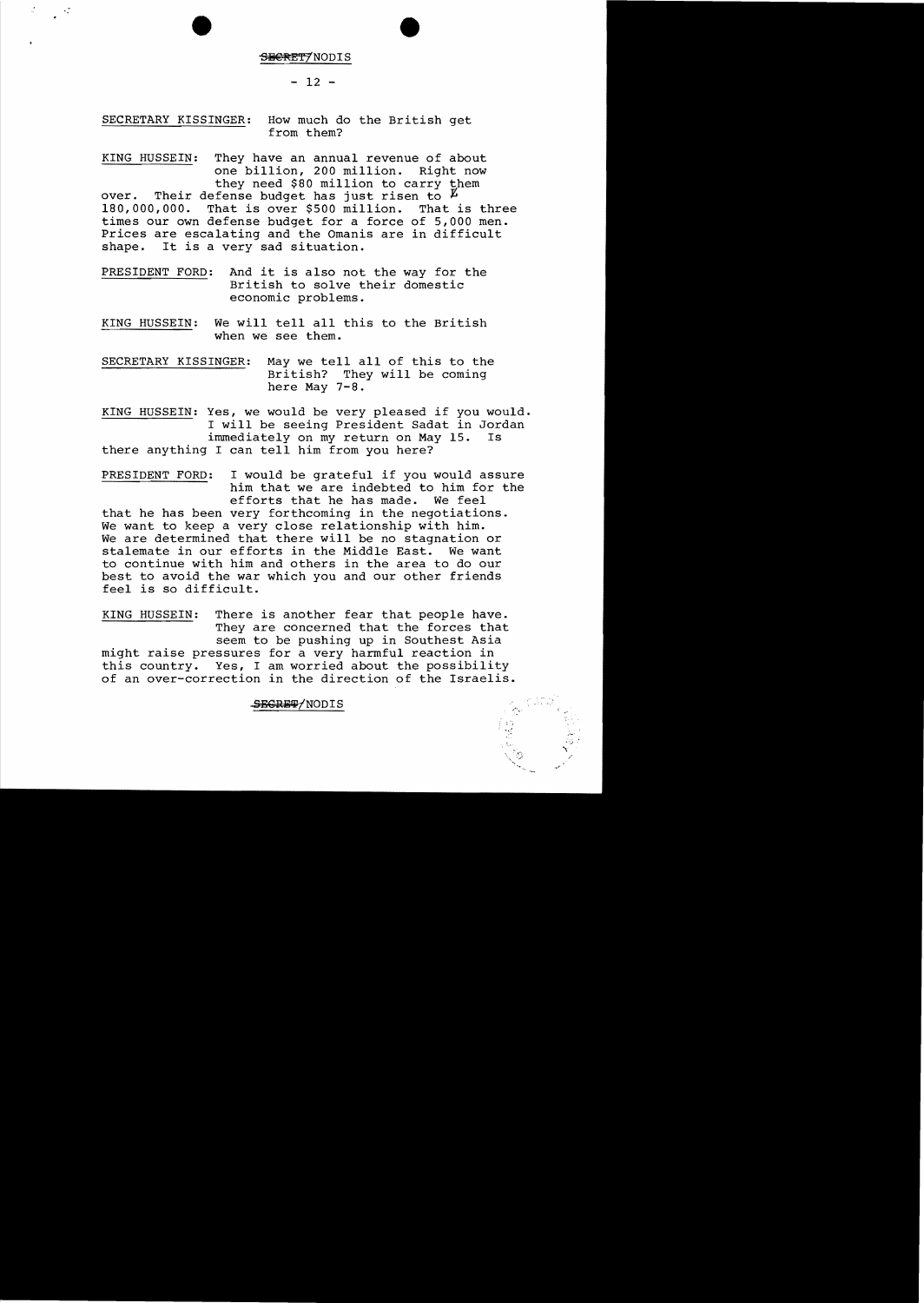#### **ECRET/NODIS**

## $- 13 -$

PRESIDENT FORD: I take it you are talking about forces in the United States. The reaction will<br>be very hard to forecast. It is a

be very hard to forecast. It is a<br>ence for the United States. I believe traumatic experience for the United States. that in the U.S. when it is allover people will be very embarrassed by our failure. My own view, and I know it is that of the Secretary, is that if Congress had backed us when it counted earlier this year we would have avoided the present situation. The people of the United States, however, have not yet sifted out their own reactions and this process may be delayed by several months.

However, even the people who are strongly anti-Vietnam in the United States still believe this country should remain a world power. They agree that this should remain a world power. country should not back off and the United States should play a strong role in world affairs. in the Congress which had a bad experience on Viet-Nam are not now as strong as they were. As long as I am here in this office I will continue with a strong role for the United States in world affairs. This is mandatory for us. The people will follow on this, and if they do the Congress will come around. But this is a sad day for this country.

SECRETARY KISSINGER: I expect, too, there is a concern that the United States might over-<br>react. This, of course, depends This, of course, depends upon how any war in the Middle East might get started. If Israel pre-empts, we will oppose this and get Congressional support. If the Arabs make a flagrant push for war, we will support Israel. But one of our great concerns is that we are absolutely determined not to have a stalemate.

KING HUSSEIN: I am very afraid that if war starts, people will forget the reasons, especially if it is caused by Israeli intransigence.

PRESIDENT FORD: If Israel acts in flagrant fashion, there will be an adverse public reaction. But also the reverse will be true if the Arabs do the same thing. Our public does not want a war and believes there must be another way to settle the question. But it is a very fluid situation and it depends also who initiates the conflict and how it is

## SECRET/NODIS

 $"$